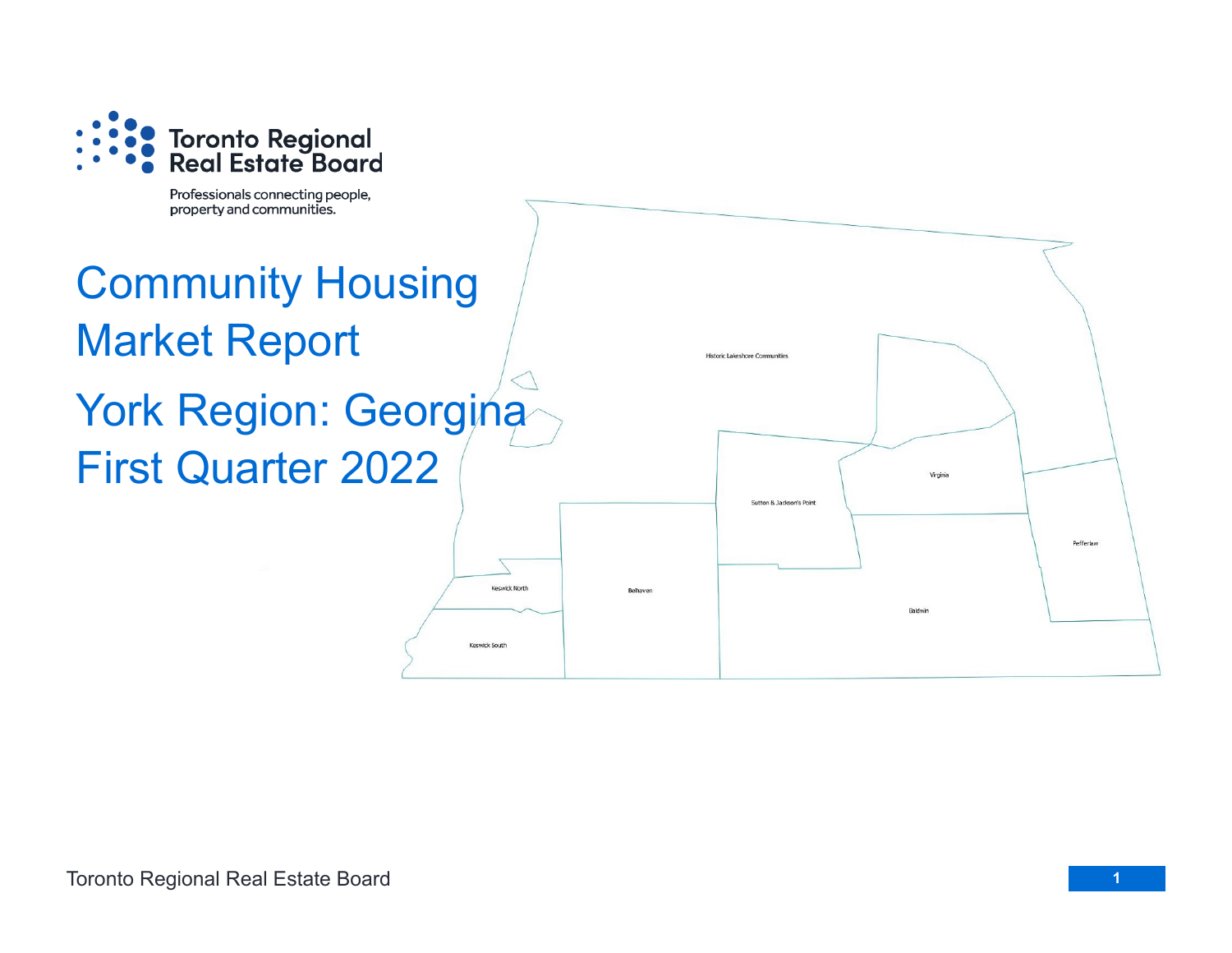## SUMMARY OF EXISTING HOME TRANSACTIONS ALL HOME TYPES, FIRST QUARTER 2022

## GEORGINA COMMUNITY BREAKDOWN

| <b>Community</b>                      | <b>Sales</b> | <b>Dollar Volume</b> | <b>Average Price</b> | <b>Median Price</b> | <b>New Listings</b> | <b>Active Listings</b> | Avg. SP/LP | Avg. DOM |
|---------------------------------------|--------------|----------------------|----------------------|---------------------|---------------------|------------------------|------------|----------|
| <b>Baldwin</b>                        | 11           | \$15,090,150         | \$1,371,832          | \$1,410,000         | 19                  | $\overline{4}$         | 106%       | 32       |
| Belhaven                              |              |                      | \$0                  |                     | 0                   | 0                      | 0%         | 10       |
| <b>Historic Lakeshore Communities</b> | 23           | \$28,920,500         | \$1,257,413          | \$1,150,000         | 41                  | 10                     | 117%       | 12       |
| <b>Keswick North</b>                  | 62           | \$72,014,729         | \$1,161,528          | \$1,200,000         | 115                 | 30                     | 120%       | 9        |
| <b>Keswick South</b>                  | 91           | \$99,755,815         | \$1,096,218          | \$1,061,000         | 165                 | 34                     | 118%       | 8        |
| Pefferlaw                             | 14           | \$13,510,505         | \$965,036            | \$761,500           | 33                  | 12                     | 122%       | 6        |
| Sutton & Jackson's Point              | 59           | \$59,302,900         | \$1,005,134          | \$955,000           | 81                  | 22                     | 114%       | 15       |
| Virginia                              | 9            | \$8,744,100          | \$971,567            | \$810,100           | 17                  | 4                      | 115%       | 10       |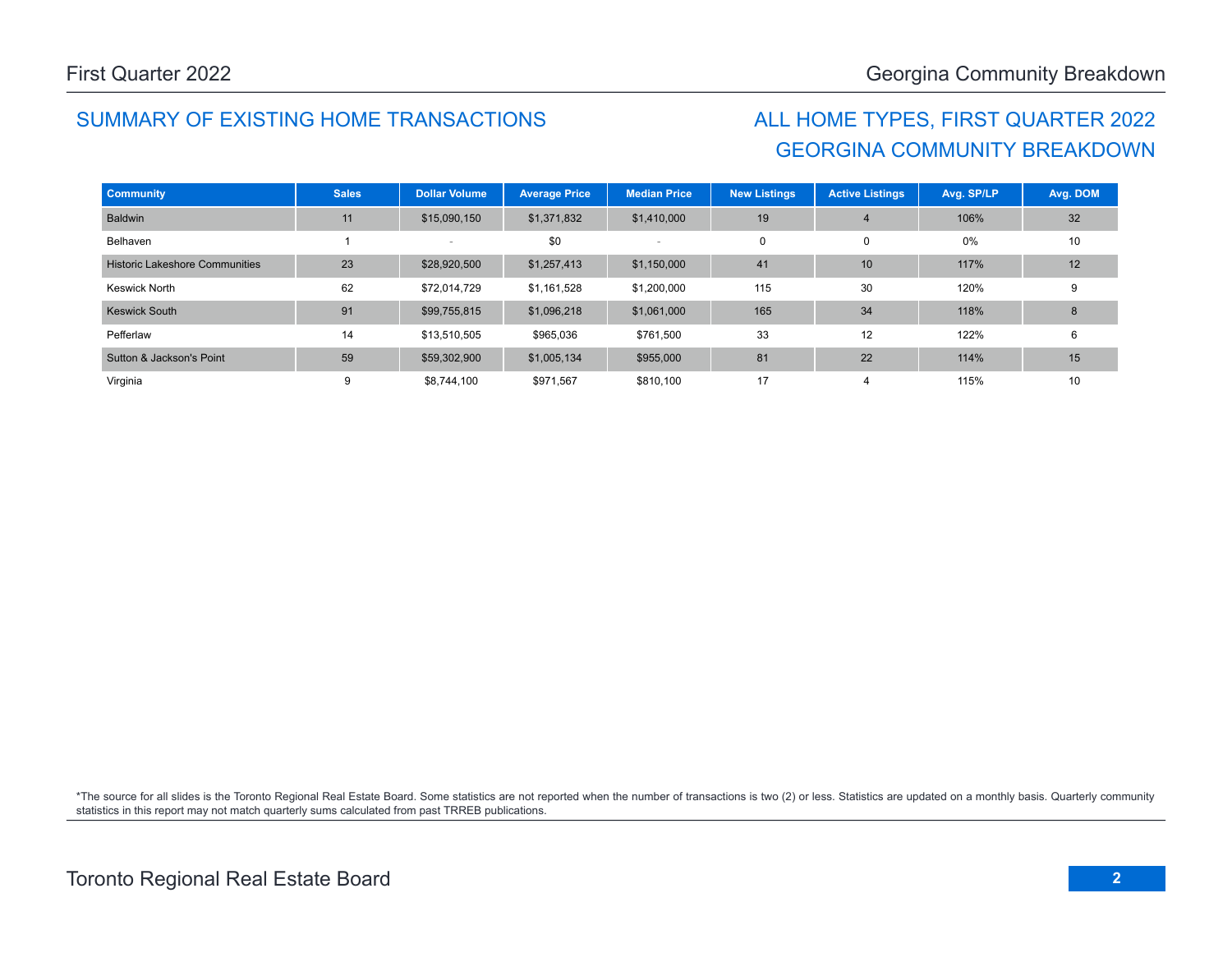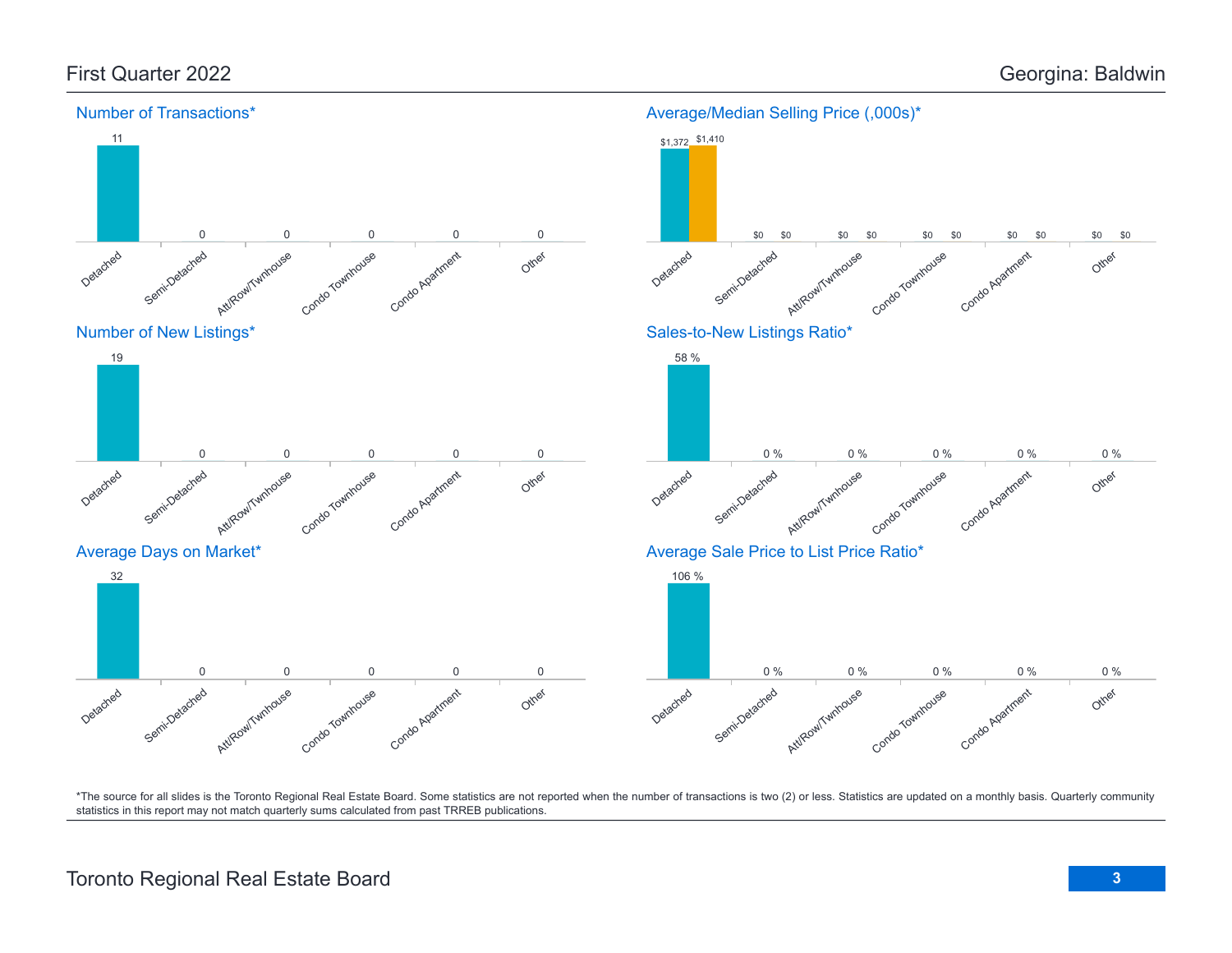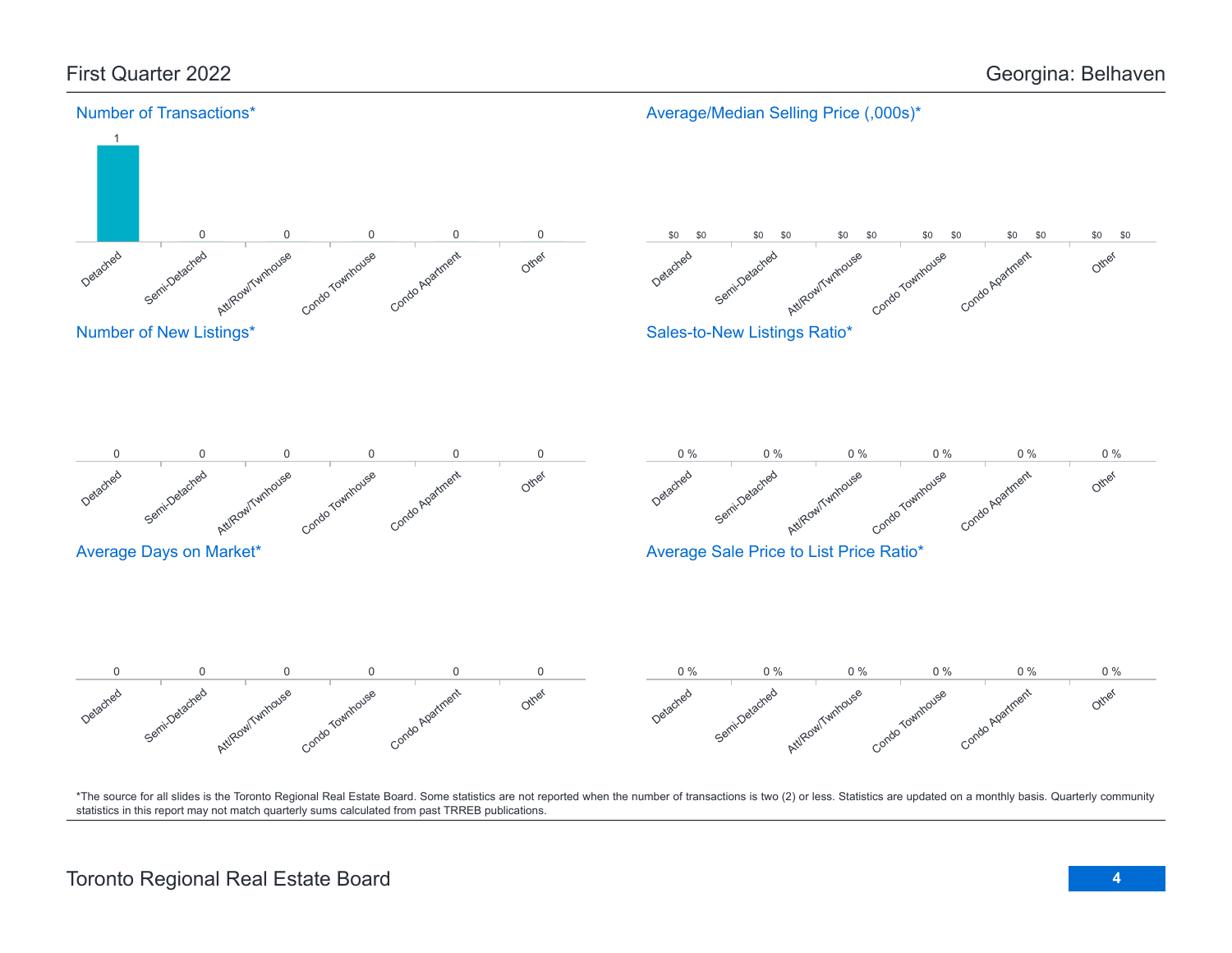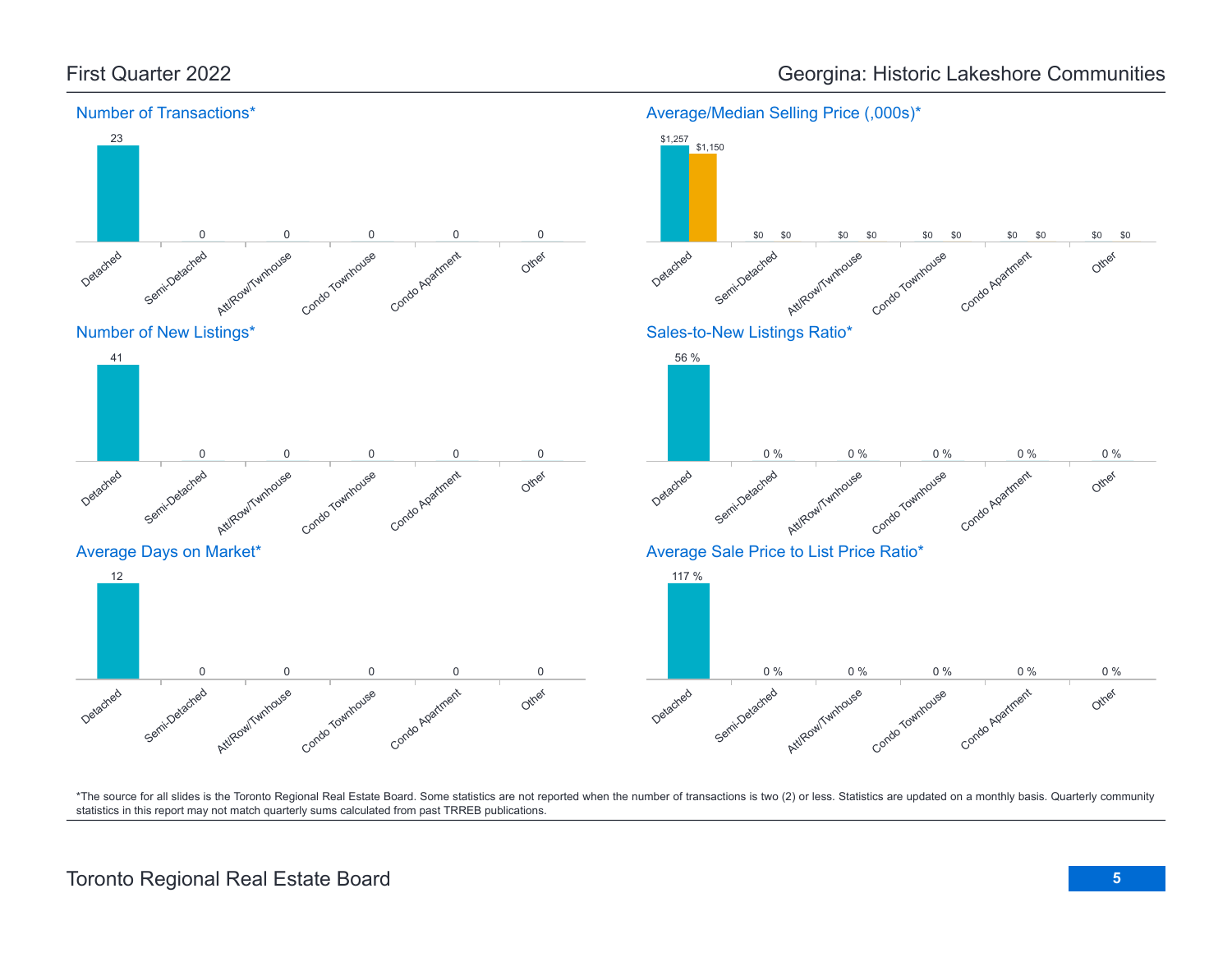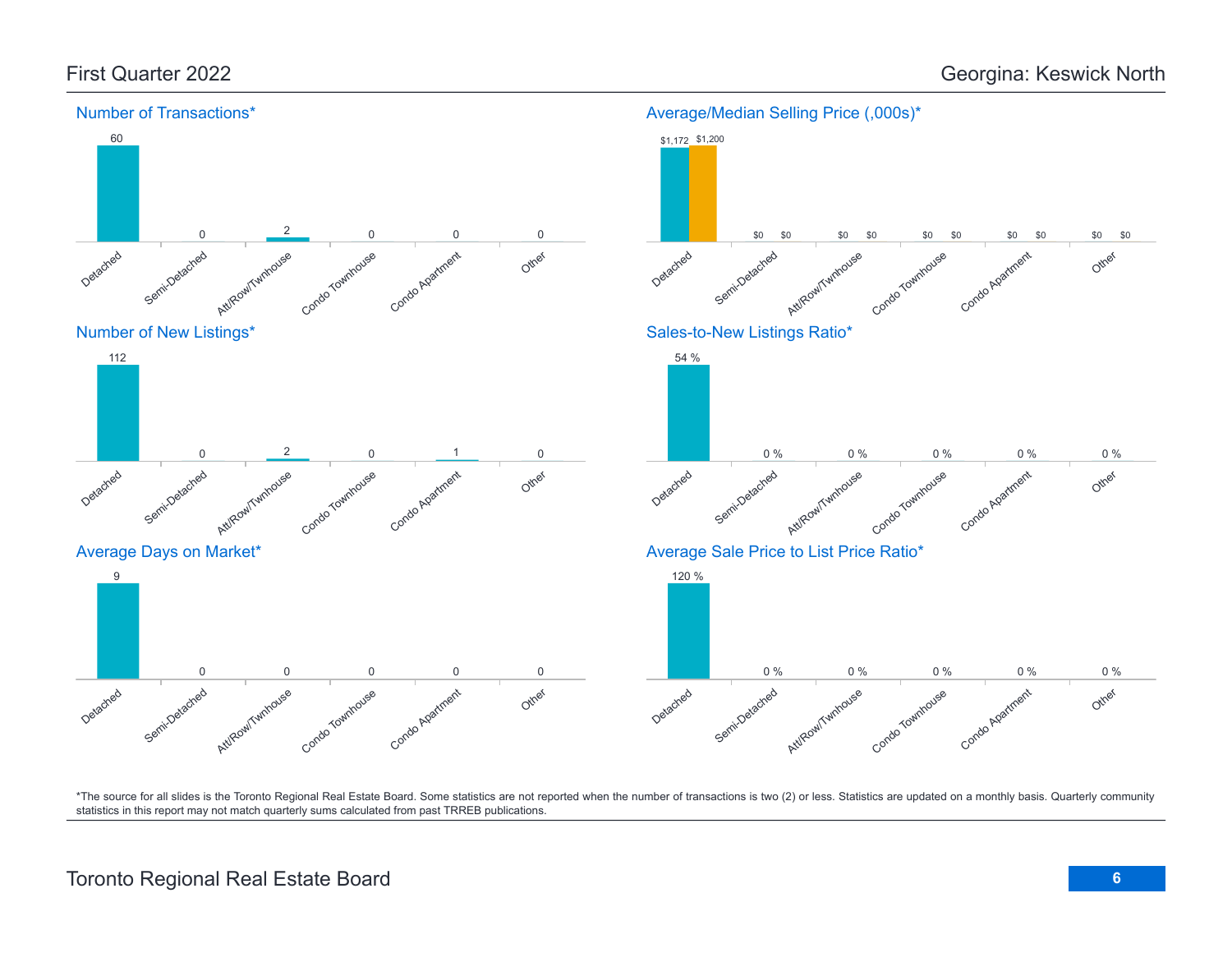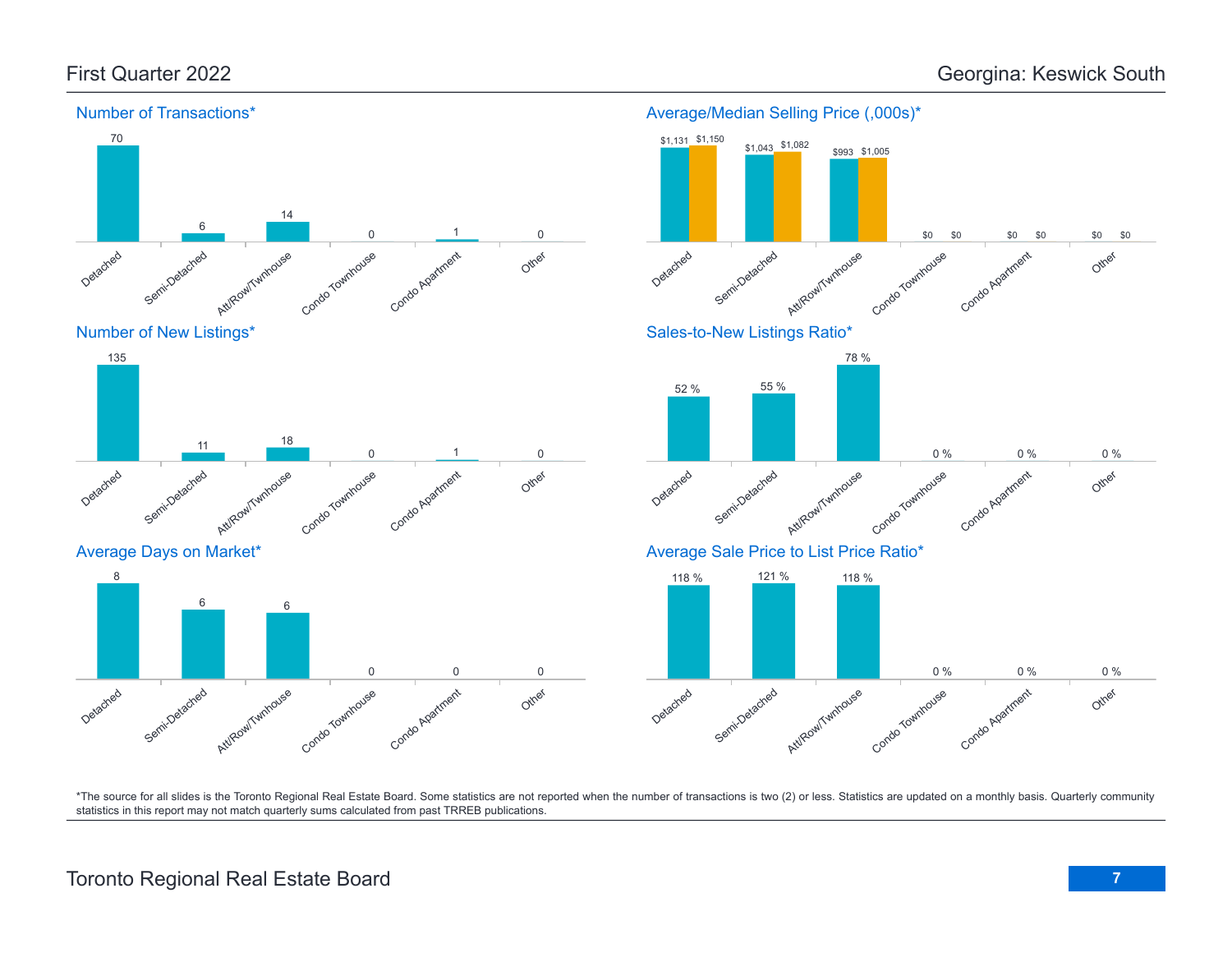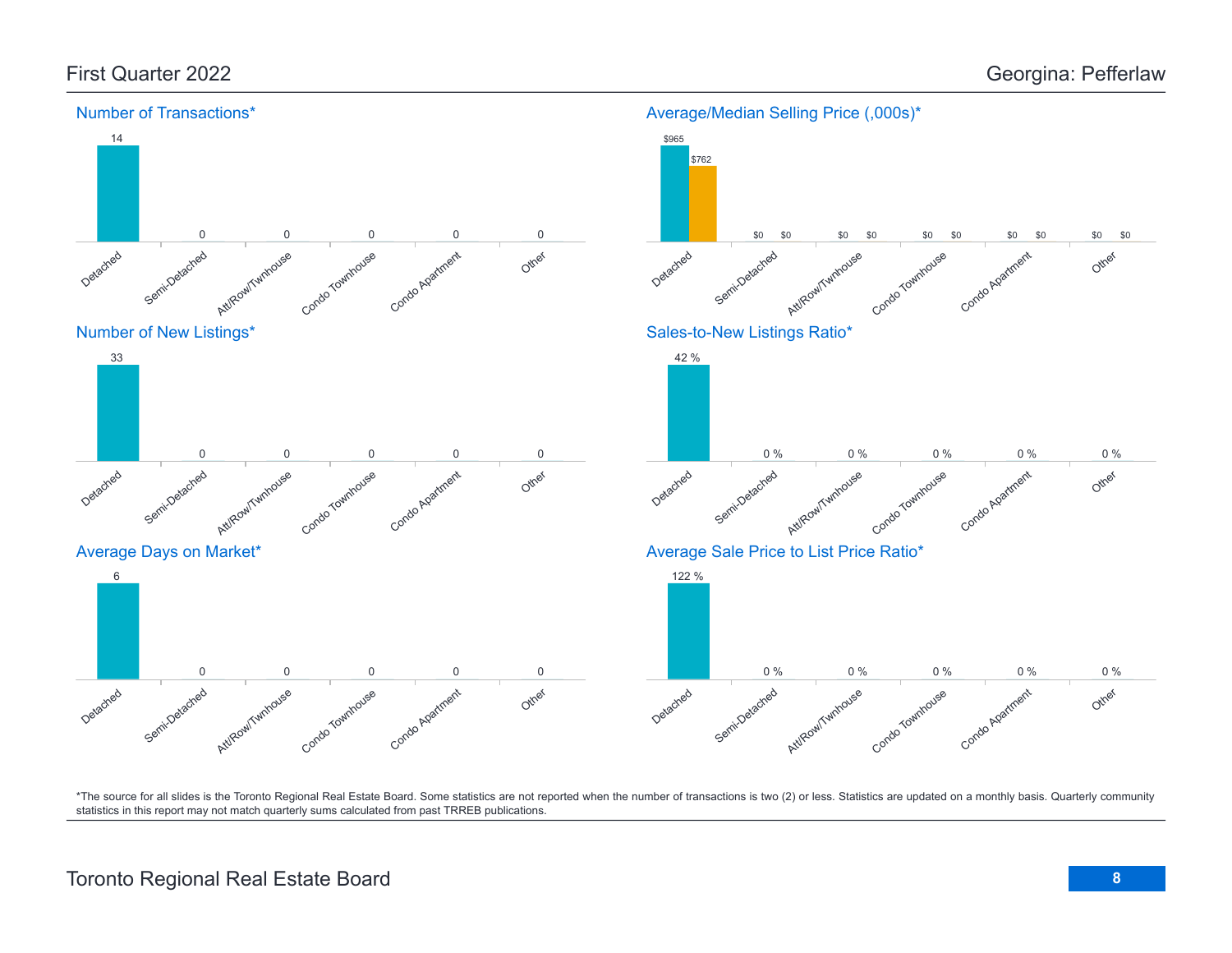